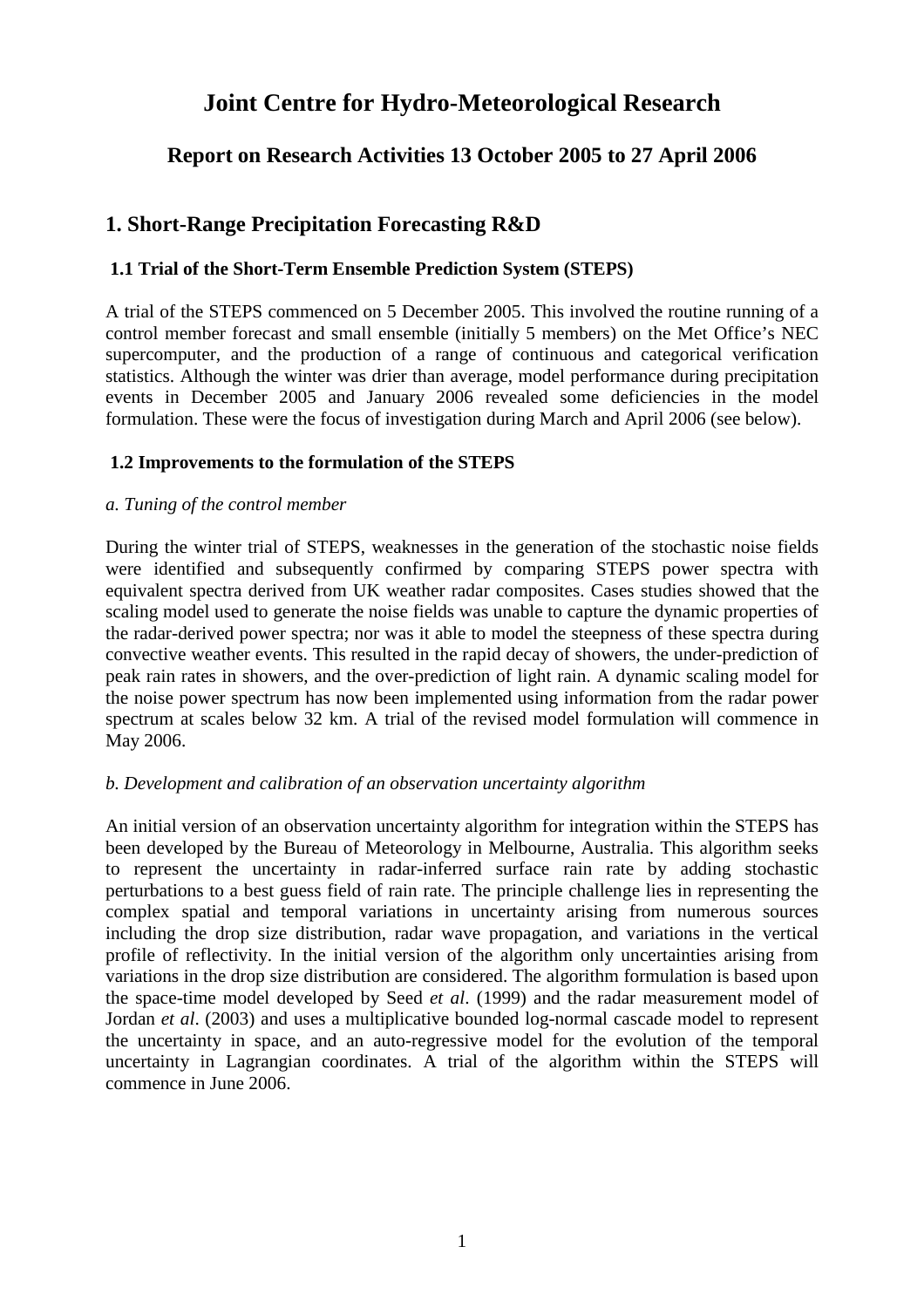### *c. Development of algorithm for quantifying uncertainty in NWP forecasts of convective precipitation*

A Numerical Weather Prediction (NWP) based post-processing algorithm for modelling the uncertainties in forecast convective precipitation has been developed for integration within the STEPS. Based upon a similar algorithm developed by Hand (2000), this attempts to model uncertainties in the NWP predicted evolution of convective precipitation fields by considering the impact of model errors and unresolved sub-grid scale processes on the probability of triggering free convection. Unlike its predecessor which produced a suite of probabilistic forecast products for predefined probability thresholds, this model seeks to convey the uncertainty through the generation of an ensemble of forecast scenarios. A trial of the algorithm will follow integration within the STEPS, due for completion by the end of April 2006.

### *References*

Hand, W. H., 2002. The Met Office Convection Diagnosis Scheme. *Meteorol. Appl*., **9**, 69-83.

Jordan, P.W., Seed, A.W. and Weinmann, P.E., 2003. A stochastic model of radar measurement errors in rainfall accumulations at catchment scale. *J*. *Hydrometeorol*., 841-855.

Seed, A.W., Srikanthan, R. and Menabde, M., 1999. A space and time model for design storm rainfall. *J*. *Geophys*. *Res*., **104**, 31623-31630.

## **2. Development of a post-processing system for high resolution UK NWP models**

An initial version of a post-processing system for the ~4km resolution UK NWP model has been completed and is running as an operational trial on the Met Office's NEC supercomputer. The system incorporates algorithms for the interpolation of UK NWP model fields to a 2 km resolution, horizontal grid, and the generation of analysis fields and nowcasts for the following variables: screen level visibility, temperature and dew-point temperature, cloud, wind and pressure, surface precipitation rate, accumulation and type. The system also includes algorithms for the extraction of forecast data for specific locations in contribution to a UK NWP-based winter trial of the Met Office's OpenRoad service.

The MOSES-PDM-RFM surface hydrology modules, which have been running within the Nimrod nowcast system at 5km resolution, have now been implemented at 2 km resolution within the UK NWP Post-Processing (UKPP) system. The required 2km resolution land-sea mask, land use fraction and soil property ancillary fields were created with care taken to ensure that each coastal 1km grid square of the River Flow Model (RFM) is within a land grid square of the UKPP system (i.e. that the 1 and 2 km resolution land-sea masks are consistent).

An algorithm has been devised to determine the Leaf Area Index (LAI) for each vegetated land surface type within each UKPP grid square from observed MODIS satellite data. This will be evaluated using test data when available and the LAI ancillary fields for each land use type will be used by MOSES-PDM within the UKPP system. Snow cover from Meteosat Second Generation will also be used to correct the MOSES-PDM snow amount.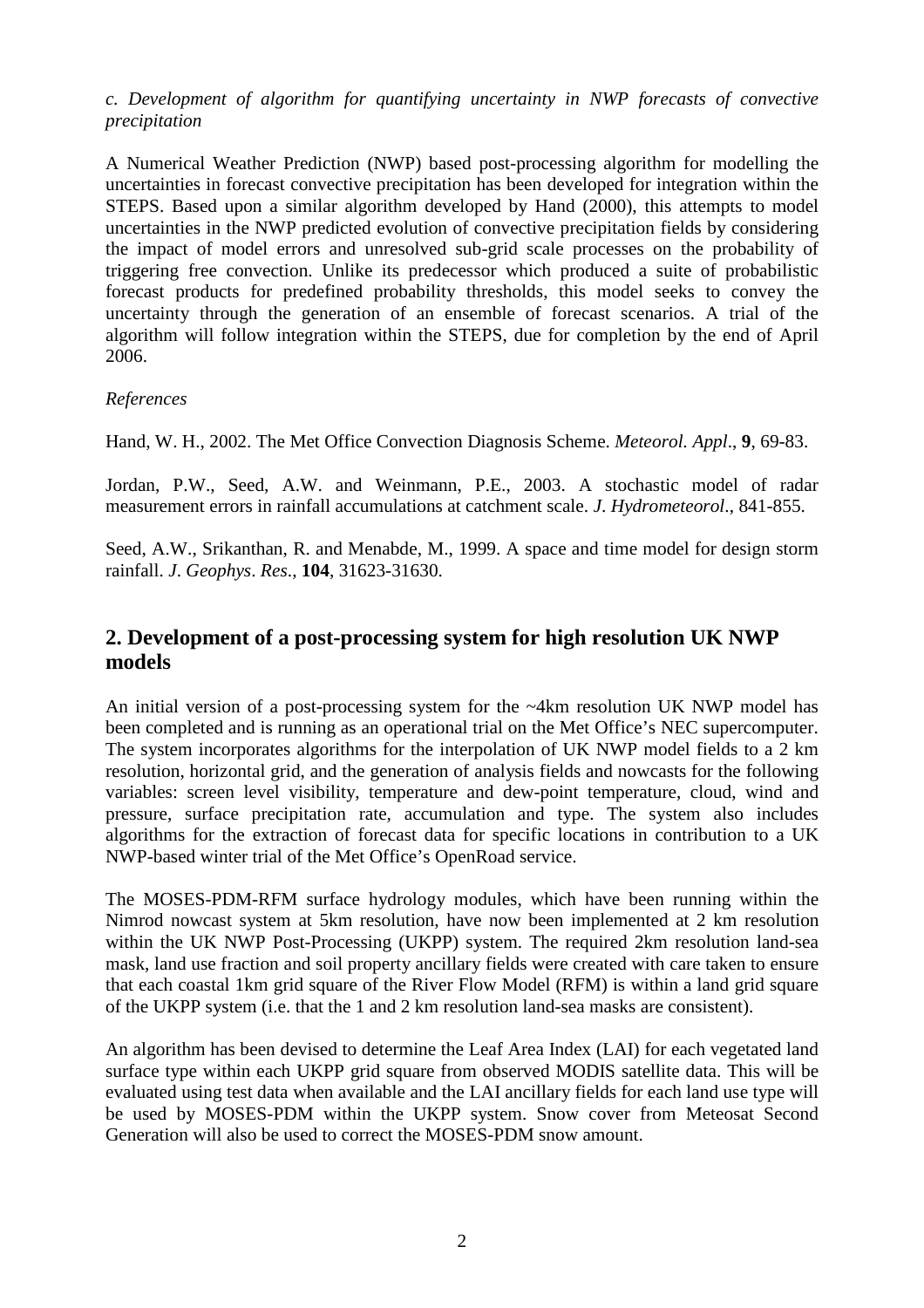A web-based interactive display system and verification software for the UKPP system have been implemented on the Nimrod hardware as a temporary measure until the introduction of a new centralised data repository, planned for later this year.

## **3. Evaluation of river flow diagnosed by the Nimrod-MOSES-PDM-RFM**

River flow data from Nimrod-MOSES-PDM-RFM for 20 gauging stations has been extracted from the Nimrod archive for the period August 2004-January 2006. Daily mean river flow observations for the same period and gauging stations have been obtained from the National River Flow Archive, maintained by CEH, for validation of the model. This is the first such validation since Nimrod-MOSES-PDM was changed to use the van Genuchten soil hydraulics formulation and parameters and the reduction in the PDM's soil heterogeneity parameter, B, to 0.5. The validation suggests that the lower soil heterogeneity parameter is too low in upland catchments, leading to insufficient surface runoff and river flow, and that kinematic wave speed for the river flow model is too large for 'normal' (i.e. lower than bankfull) river flows.

## **4. Development of MOSES-PDM for chalk soils**

All the relevant measurements from the two sites, Sheepdrove Farm and Bridgets Farm, were brought together, quality controlled and, in the case of the soil water contents and matrix potentials, aggregated to the MOSES soil model layers.

The code for the soil water model was extracted from MOSES and additional code written to allow it to be run as a separate entity, driven by observed evaporation and rainfall. The soil water model has been run with the parameter values used with Nimrod and the outputs compared with the measurements. This showed up a discrepancy between the measured soil water contents and matrix potentials, probably due to hysteresis effects, and so further analysis focussed solely on the soil water contents. A Monte Carlo run was carried out, with 5000 parameter sets, to optimise the parameters.

Code was added to the model that allowed a simple representation of dual permeability in the soils. The parameters for this model were then optimised using the same Monte Carlo procedure. The three parameter sets were then used with the data from Bridgets Farm. A full report is currently being written.

## **5. Hyrad and RFFS**

CEH's Hyrad system supports the real-time receipt, processing and display of weather radar and hydro-meteorological space-time images, especially for use in flood and water resource management. A new release of Hyrad to the Environment Agency (EA) will be made in April 2006 supporting three new enhancements: (i) display of averages and totals for rainfall forecasts within a user-specified time window, (ii) support to ESRI Shapefile import of overlays to the Display Client and catchment boundaries to the Server (for catchment average rainfall estimation for onward transmission to Flood Forecasting Systems), and (iii) export of image data as CSV files from the Display Client.

CEH's RFFS (River Flow Forecasting System) suite of modelling software encompasses both Model Calibration tools for application off-line and Model Algorithms streamlined for real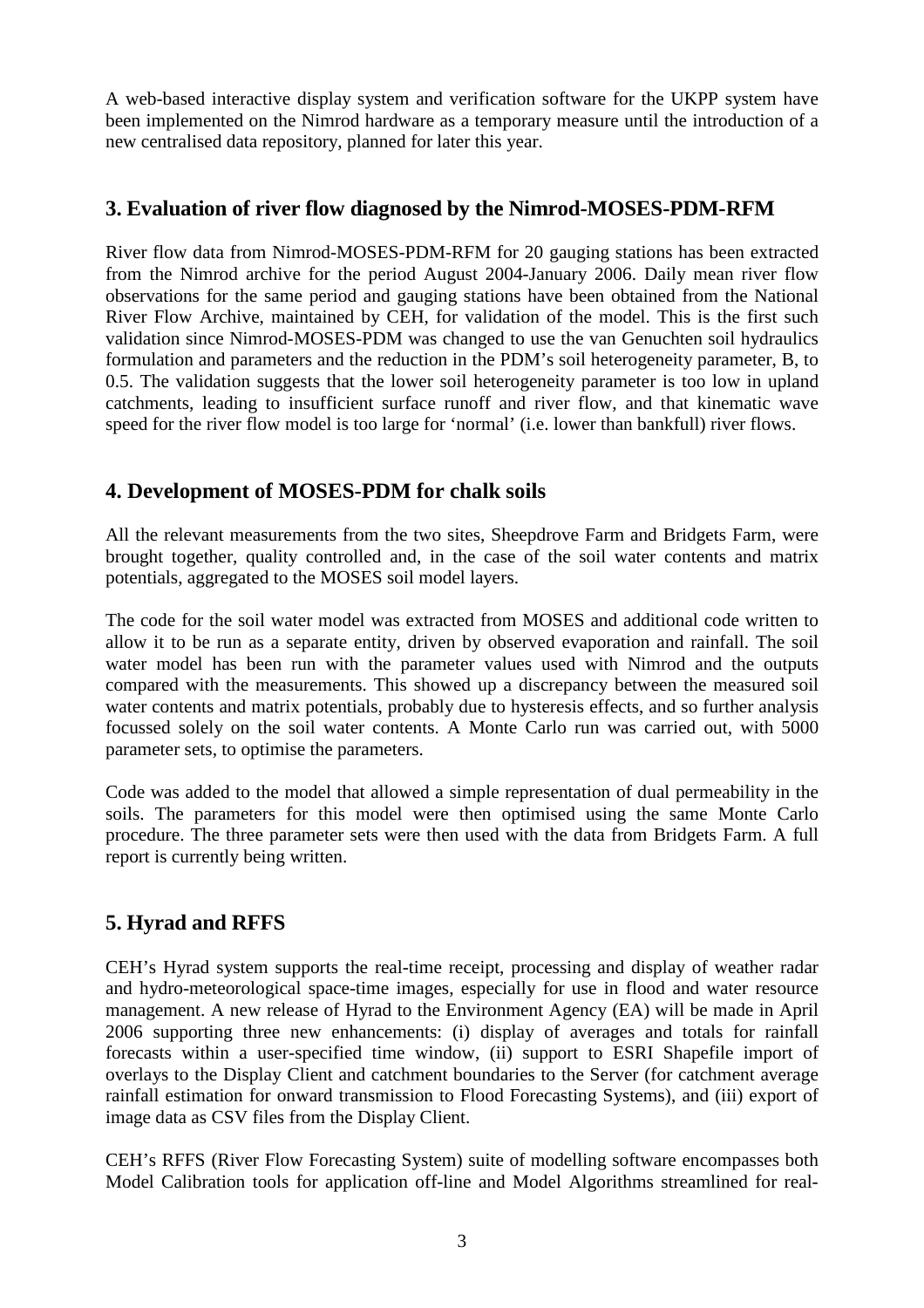time use. The Model Calibration suite include: "PDM for PCs" rainfall-runoff model, "KW for PCs" channel flow routing model and "PSM for PCs" rainfall-runoff model (encompassing the TCM and IEM models). A new release of the Model Calibration suite, planned as part of the EA's Enterprise Licence procurement, was made in December 2005 and used as the basis of a Modelling Training Course to the EA in March 2006. The real-time Model Algorithms PDM (including data assimilation by state correction), KW and ARMA error predictor were supplied to SEPA (Scottish Environment Protection Agency) in March 2006 in support of their roll-out of new flood forecasting systems across Scotland.

With the above developments, the EA and SEPA will have the capability to use Met Office Nimrod products (radar, NWP and MOSES), via CEH's Hyrad system, for use in flood warning and water resource management throughout England, Wales and Scotland.

### **6. Extreme Event Recognition**

This Defra R&D Project involves a Met Office lead consortium encompassing inputs from CEH and the University of Salford. The overall objective is to improve the capability to provide warnings of extreme flood events via improving rainfall forecasts and flood forecasting models/procedures (including decision-support). CEH is developing spatio-temporal rainfall datasets, using radar and raingauge data from historical heavy rainfall events, enhanced to represent extreme events. These datasets are being used to evaluate and improve the performance of hydrological models under such extreme event conditions. They are also to be used for model destruction testing.

The CEH project addresses the question "What makes an extreme storm an extreme flood?" A methodological framework has been developed for investigating the shaping mechanisms of an extreme flood from storms of differing kind and catchments of varying form. Extreme storms of frontal, orographic and frontal origin have been chosen from historical records and characterised in terms of return period for their critical rainfall depth and duration and other storm properties. The flood response over a catchment has been assessed for flood peak return period and modelled using lumped and distributed approaches. Areal rainfall estimates for catchment and grid-square areas, used as model input, have been obtained by multiquadric interpolation methods applied to raingauge data alone and in combination with weather radar data. Shortcomings of stage-discharge ratings affecting implied model performance have been taken into account when assessing the results. A rainfall transformation tool has been developed and applied to historical storms to change their speed and direction of movement and their magnitude and shape to create artificial storms of greater return period. The flood response has been investigated for catchments co-located with the storm and, by invoking storm transposition, to other catchments of different form. One model experiment has taken a fast-moving extreme convective storm that failed to produce an extreme flash flood. When transposed to another catchment, reduced in speed and re-orientated to align with the river network, a modelled extreme flood response was found to be produced. The more extreme response obtained from the distributed rainfall-runoff model, relative to the lumped one, served to highlight the potential value of distributed models in forecasting unusual extreme storms. Animated images of flood forecasts with area-wide coverage, obtained from the distributed model, have provided fresh insight into the space-time shaping of the flood by the catchment form. The results of the project have particular relevance to flood warning for ungauged locations. The Final Report is scheduled for publication in 2006.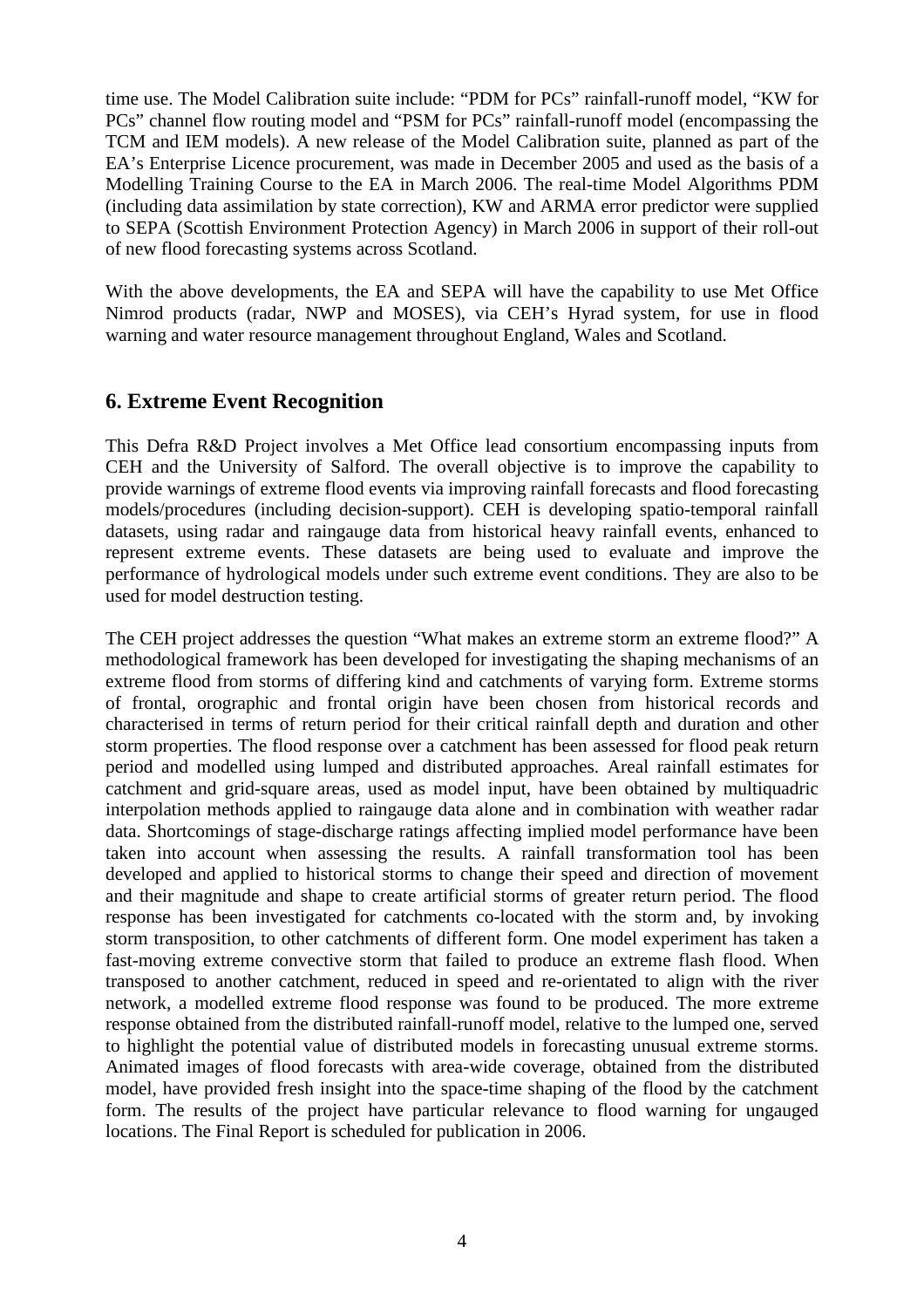## **7. Flood modelling for ungauged basins**

The Environment Agency are seeking improved ways of providing warnings for ungauged and low benefit locations that presently receive only a general Flood Watch service. CEH has been commissioned, under the EA/Defra National R&D Programme, to develop and evaluate improved techniques for flood forecasting at such locations with the eventual aim of the Agency offering a more targeted and technically sound flood warning service.

A review of best practice has been carried out along with proposing, investigating and prototyping some new improved methods. Seeking physically-based methods of applying conceptual hydrological models to ungauged catchments using digital datasets on basic properties, as opposed to employing empirical relations between model parameters and catchment characteristics, is seen as a way forward. A new method of representing runoff production under the control of soil properties and topography, with an emphasis on lateral water transfers, has been developed in prototype form and used to illustrate the benefits of area-wide grid-based modelling. Also, a variable time-step Muskingum-type flow routing methodology with links, via the St Venant equations, to channel properties has been identified as deserving further investigation for application to ungauged areas. A range of options for data assimilation to support forecast updating, depending on the level of data availability and model structure, have been set down. A Report on the work is to be published in 2006.

## **8. Global water and carbon cycles**

### **8.1 Development of a community land surface model**

The prototype version of JULES now has 20 registered users. There has been little feedback on the model to date, but this can be seen as a positive. It demonstrates that the user interface and documentation are sufficient for users to be able to actively use the model.

The management committee for JULES has now been established. Its membership consists of 2 people from the Met Office (Olivier Boucher and Martin Best), two people from CEH (Richard Harding and Eleanor Blyth) and four people from the community outside of the JCHMR (Colin Prentice, Piere-Luigi, Ian Woodward and Richard Essery). The first meeting of the management committee is currently being arranged.

The second version of JULES is also currently being developed. The new version will be able to run at multiple points and will be able to deal with a number of data formats. In addition, the code is being re-written so that it is more modular. This includes changes to areas of the code where separate routines are required for land, sea and sea-ice points. These routines are being consolidated into single routines that can deal with any surface as part of the generic surface exchange module.

The main differences between land, sea and sea-ice will then be through different sub-surface modules. This will introduce the flexibility of having more that one soil column (although they will not have to be aligned with the surface tiles), having a sea-ice module that is separated from the land surface scheme and can therefore be passed back to the ocean modellers, having a surface temperature over oceans that is distinct from the SST (allowing difference between surface temperature as observed by satellite and that measured using the bucket method), and enabling the possibility of a full lake model that is not constrained by the current code structure.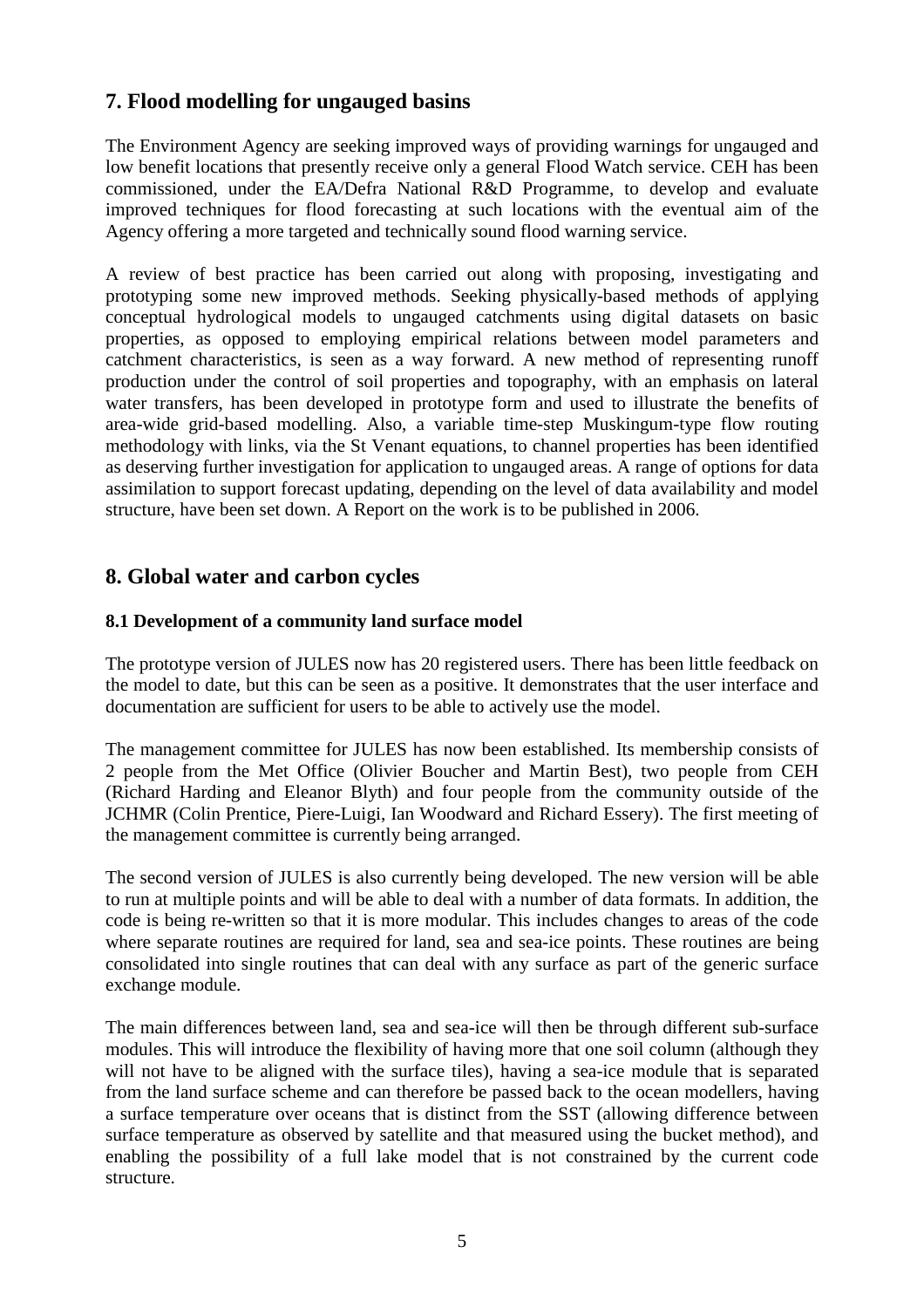As part of the restructuring, more flexibility will be introduced with respect to the land surface tiles. At present there are only two options: 9 tiles or an aggregate scheme of 1 tile. In addition, the specification of the 9 tiles is fixed. So the aim is to enable the user to define not only the number of tiles to be used, but also the specification of the tiles (e.g. for climate applications there could be 4 tiles for trees: evergreen broadleaf trees, deciduous broadleaf trees, evergreen needleleaf trees and deciduous needleleaf trees, whist for NWP applications, this equivalent could be just one tile representing tall vegetation).

As part of the flexible tile definitions, elevation bands will be introduced into the tile specifications. This will be done by specifying the height of the tile above the surface and will have the effect of changing the forcing temperature for the surface scheme by a lapse rate. This is particularly important for snow melt and sublimation, with the resultant impact on the timing or runoff and river flow.

### **8.2 Hydrological dynamics within MOSES**

Whilst undertaking analysis of the warm bias within HadGEM, it was discovered that there were significant differences in the hydrological components of HadGAM compared to HadAM3. In the region of the Asian warm bias, the snowmelt goes directly into surface runoff within HadGAM, whilst in HadAM3 there was no surface runoff and very little sub-surface runoff.

Running JULES with data extracted from HadGAM has shown that the cause of these differences is the way in which MOSES 2.2 deals with super-saturation in a soil layer compared to MOSES I. Within the MOSES I code, if a layer becomes super-saturated the excess water is added to the water flux out of the bottom of the layer, and if this layer is the bottom one, then the excess water is added to the sub-surface runoff. However, in the MOSES 2.2 code when a layer is saturated the excess water is subtracted from the flux into the top of that layer. This has the impact of increasing the moisture convergence in the layer above. If the layer is then the top soil layer, the net impact is to increase the surface runoff.

For the case of the warm bias regions, it would appear that the soil is saturated in the top layer (with only a fraction of this moisture being un-frozen). The layers below are not saturated and can be quite dry. Hence the MOSES I scheme will increase the soil moisture in the lower levels during snowmelt, whilst the MOSES 2.2 scheme will put all of the snowmelt into surface runoff. The net impact is that after the spring thaw, there is less soil moisture in HadGAM which leads to soil moisture stress on the vegetation at an earlier time of the year and hence warmer temperatures.

However, changing back to the MOSES I scheme is not necessarily the solution as it could have a detrimental impact on surface runoff during large convective storms in the tropical regions. Hence more analysis is required to find a solution. As part of this, the NERC EO Centre of Excellence CLASSIC, which has involvement from both CEH and the Met Office, has a member of staff working at Wallingford and looking into the problem of snowmelt and infiltration into frozen soils.

#### **8.3 Dynamic Global Vegetation Model Intercomparison**

Five Dynamical Global Vegetation Models (DGVMs) have been used within the GCM analogue climate model IMOGEN. These models have been run with four SRES (Special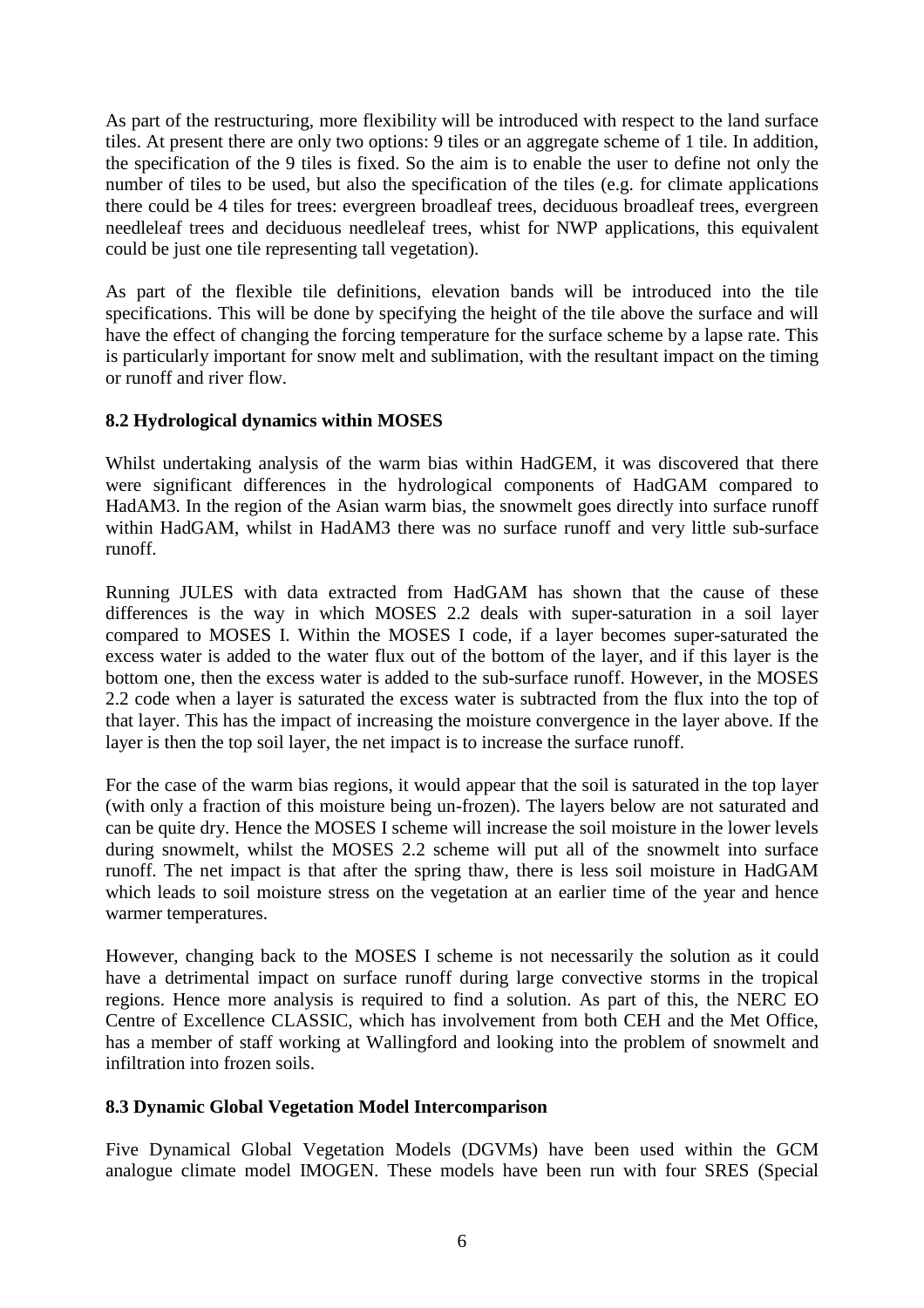Report on Emission Scenarios, IPCC) emission scenarios to help address the following research questions: What is the uncertainty in the future atmospheric  $CO<sub>2</sub>$  concentration associated with choice of DGVM (Dynamic Global Vegetation Model) and SRES emission scenario? Do DGVMs agree on their global and regional responses to changes in climate and atmospheric composition? Which key ecological processes are poorly represented in the DGVMs?

Results indicate large uncertainties in future atmospheric  $CO<sub>2</sub>$  concentrations associated with uncertainties in the terrestrial biosphere response to changing climatic conditions. By 2100, atmospheric  $CO<sub>2</sub>$  concentrations differ by up to 285 ppm among DGVMs, equivalent to about half the uncertainty associated with choice of SRES emission scenario.

The regional response of the DGVMs is less robust than their global response. All models simulate a release of land carbon in response to climate forcing, implying a positive terrestrial climate-carbon cycle feedback. DGVMs agree on a reduction in NPP and a decrease in soil residence time in the tropics and extra-tropics respectively, although large uncertainties among DGVMs are associated with the magnitude of these responses. Major uncertainties relate to the response of tropical vegetation to drought and boreal ecosystems to elevated temperatures and changing soil moisture status, the treatment of which differs among DGVMs.

The maximum uncertainty in future cumulative land uptake (485 PgC) associated with the response of land processes to elevated atmospheric  $CO<sub>2</sub>$  concentrations and climate is equivalent to ~56 years of anthropogenic emissions at the 2000 levels. Improving our understanding of and ability to model terrestrial biosphere processes is therefore paramount to enhance our ability to predict the future development of the Earth system.

#### **8.4 Impact of Ozone on land atmosphere carbon exchange**

Plants are known to suffer ozone damage, which reduces both stomatal conductance and photosynthesis rates.  $O_3$  causes cellular damage inside the leaves which adversely affects plant production, and thus reduces crop yields.

These effects of  $O_3$  exposure on plants have been parameterised within MOSES. The model of  $O<sub>3</sub>$  effects on photosynthesis has been calibrated against experimental data from different plant functional types, for both high- and low-ozone sensitivity plants. This model has then been coupled to the IMOGEN climate analogue model and driven with fields from the STOCHEM tropospheric chemistry model to investigate the impact of  $O<sub>3</sub>$  on present and future land atmosphere carbon exchange and its uncertainty.

The simulated present-day  $O_3$  are high over many regions during the northern hemisphere summer. In Eurasia and eastern North America high  $O_3$  coincide with the peak in growing season, and is likely to cause maximum effects on plant production.

Future levels of tropospheric  $O_3$  are projected to increase further, exceeding 60 ppb in some regions. Of particular concern are the projected large concentrations across Eurasia, North America and East Asia during the northern hemisphere growing season. The densely populated areas of these regions rely heavily on their agricultural production for supplying their nutritional requirements.

Results indicate the largest reductions in productivity and land carbon storage over temperate regions (N. America, Europe, China, India). In terms of carbon storage, plant  $O_3$  exposure,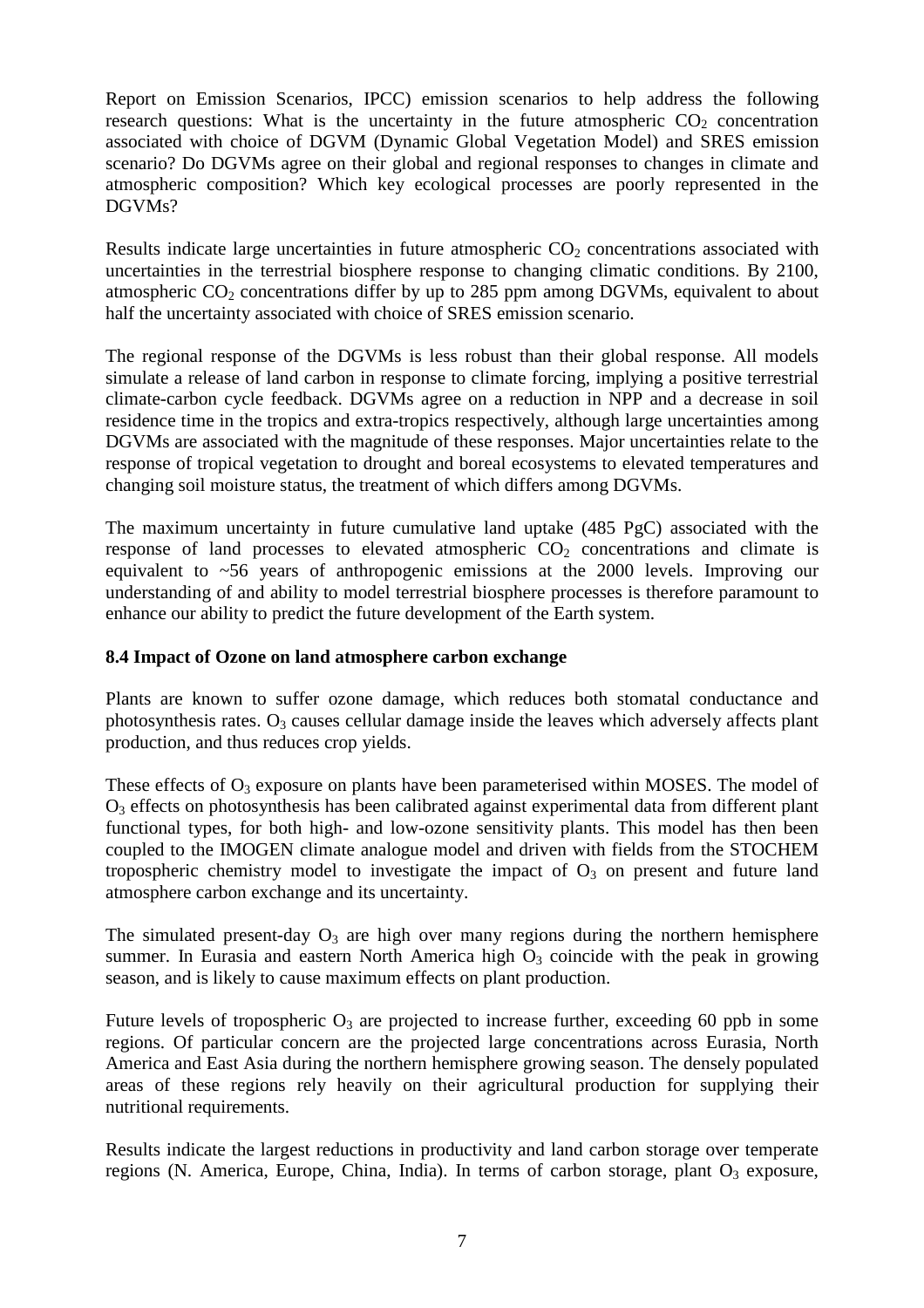reduces global land carbon storage by up to  $\sim 200$ Pg by 2100, equivalent to one quarter of the simulated  $CO<sub>2</sub>$  fertilisation effect over the same period. Uncertainty in the  $O<sub>3</sub>$  effect is large ranging from reductions of 80 to 200 PgC in global land carbon for the "low" and "high" O<sub>3</sub> sensitivity simulations, respectively.  $O_3$  exposure may cause additional vulnerability to tropical forests.

#### **8.5 GEMs: Evaluation of JULES with data from 20 Flux Tower Stations on the seasonal time scale**

Latent and sensible heat fluxes modulate local climate and together with  $CO<sub>2</sub>$  exchange affect regional and global climate. The land surface description is an integral component of climate models. Given the large potential impact of land surface dynamics on future climate, and the policy relevance of such findings, there is an urgent need to evaluate the performance of land surface models against existing data.

In recent years eddy covariance measurements of water and carbon fluxes have been made at flux sites located in a variety of terrestrial ecosystems. Multi-year datasets of half hourly fluxes are now available for 20 sites, providing a suitable benchmark for land surface models.

JULES is evaluated using data of heat fluxes (sensible and latent) and  $CO<sub>2</sub>$  exchange from the 20 flux tower sites. The model is forced with site meteorology, and simulated fluxes are compared against observations on the seasonal time scale.

JULES is able to capture the seasonality in both sensible and latent heat exchange, as seen in the high correlation coefficients between data and model, at the 20 sites representative of northern hemisphere ecosystems. However the normalised RMSE are moderately high. Simulated latent heat fluxes are consistently higher than observation. Given the problem of energy closure at flux tower sites, the model-data bias may indeed be an artefact.

JULES is able to capture seasonality in NEP in forested ecosystems. Results are worse at sites representing water limited ecosystems, e.g. grasslands, Mediterranean ecosystems. This is in broad agreement with the findings of Morales *et al.* (2005) for other terrestrial biosphere models. The ability of JULES to simulate the correct amplitude of the seasonal NEP exchange improves with increasing latitude in forest ecosystems. NEP is the small net flux of two large opposing fluxes, GPP and RESP. As to be expected the performance of the model, in terms of correlation coefficient and RMSE, is better for these large fluxes than the small net flux, NEP. It is unclear as to whether the poor ability of JULES to simulate NEP at several sites is a result of an inherent problem with GPP or RESP. However results indicate JULES tends to overestimate peak growing season GPP.

### **8.6 Large scale runoff: detection and attribution**

A paper has been published in Nature which explains the trends in climate, CO2 effects on stomata, aerosols and land use in changes in continental scale runoff. This received some publicity including a write-up in The Economist.

The analysis has now been extended to include best estimates of human water use.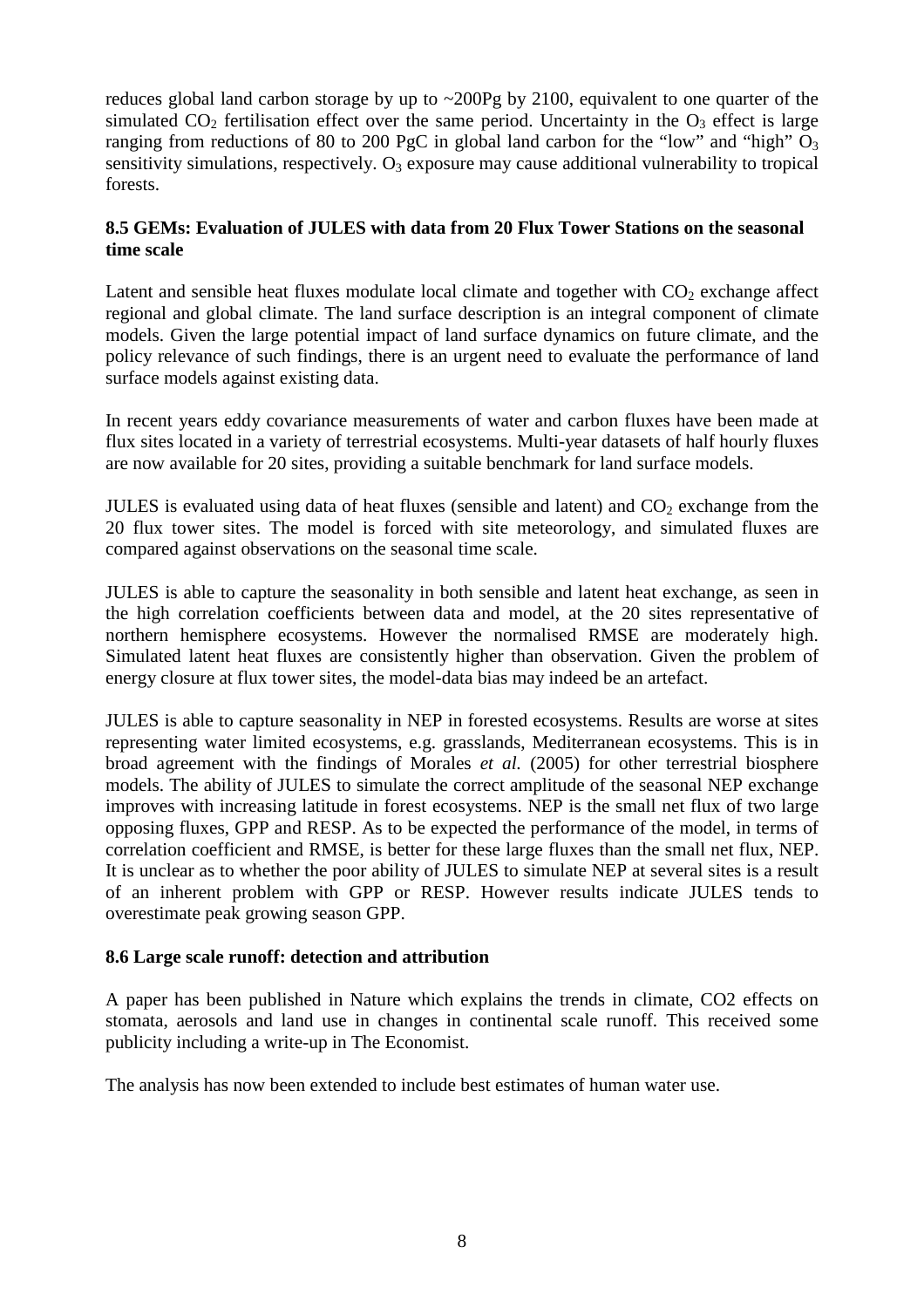#### **8.7 Wetland methane emission feedback on climate change**

Attended the first Workshop of Methane Working Group at the National Center for Ecological Analysis and Synthesis, Santa Barbara, USA in March 2006. The aim of this working group is to integrate multiple scale observations and modelling in order to reduce the uncertainty in emissions of methane from land. We plan to compare our simple modelling approach with much more complex models.

### **8.8 IMOGEN**

Work has been carried out to ensure the IMOGEN system (an analogue to the GCM) is reproducing key elements of the original GCM from which it is calibrated. This work has shown that the results are sensitive to the way in which IMOGEN is coupled to the land surface scheme (MOSES + TRIFFID). Not all of the differences have been established yet, so work is ongoing.

#### **8.9 Runoff generation**

A paper has been submitted to the Journal of Hydrometeorology outlining the relative performance of the two runoff generation methods used within MOSES and JULES (the PDM and TOPMODEL). The models were compared using the Rhone\_AGG dataset for the Rhone catchment in France. Improvements were made to both the PDM and TOPMODEL in this paper and after tuning both models, the results were similar. It was concluded that other areas should be studied. The method of study used should be repeated for other sites around the world.

#### **8.10 Snow and soil freezing modelling in Northern Europe**

The MOSES system was used, driven by meteorological data from the regional climate model, REMO, of MPI in Hamburg. The area where the simulations were made was northern Europe. Different ways of representing snow fractional cover were explored. In addition the soil moisture and fractional soil freezing from the MOSES model were transferred to a plantgrowth modeller at Lund University and it was shown that there were considerable improvements to be made in predicting plant-response to climate change using the MOSES data rather than the in-house soil moisture availability (which did not include soil freezing).

### **8.11 Distributed JULES**

The use of JULES in distributed mode driven by many data sources has been worked on in the last 6 months. The first application is to use it with GSWP data and to make comparisons with satellite observations. Many more applications are anticipated.

### **9. Coupling CEH hydrological models to Met Office regional climate models**

As part of a Defra-funded project, the Met Office's Hadley Centre and CEH Wallingford are collaborating on developing methods to predict flood frequencies over the UK in current and future climates. Regional Climate Models (RCMs) are being coupled to CEH hydrological models to predict fluvial flooding, and coastal flooding when coupled to a shelf-sea model.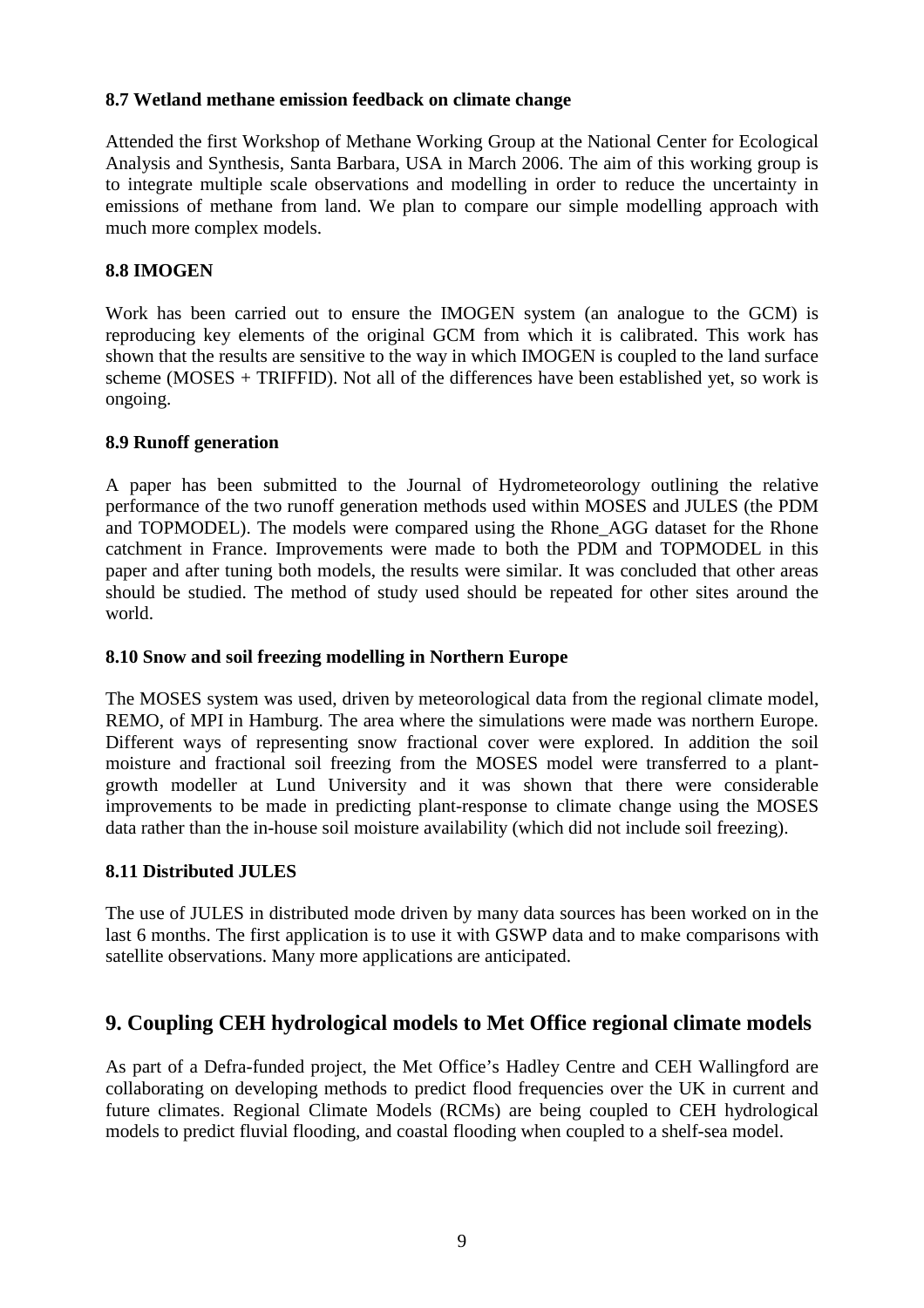Previous work has compared the use of ERA-15–driven RCM and observed rainfall as input to hydrological models for simulating river flows. The availability this year of ERA-40-driven RCM data, for 1961-2001, meant that an extended comparison has been possible, for a period including the Autumn 2000 floods in the UK. The parameter-generalised PDM (Probability-Distributed Model) was run for 16 catchments, with input data derived from an RCM driven by ERA-40 boundary conditions. A comparison with the use of observed data for the same period, in terms of flood frequency curves, showed that the flood frequencies derived using RCM input data were generally under-estimated; only one catchment shows significant over-estimation, with 13 showing significant under-estimation. This is relatively consistent with underestimation of annual average rainfall, and explains why the under-estimation tends to be worse for larger catchments, due to the cumulative effect of spatial integration of rainfall errors. Applying a (catchment-specific) correction factor for errors in annual average rainfall improves the performance significantly, although it pushes some catchments into a significant overestimation of flood frequency. The general under-estimation of flows is particularly evident in the flood peaks of Autumn/Winter 2000, even after the application of the correction factor. This is probably because of the sustained nature of the rainfall that caused those floods, and the cumulative effect of rainfall deficiencies on antecedent conditions.

Previous work has developed an initial system to predict changes in flooding for the UK. This system provides a grid-based methodology in the form of a grid-to-grid model for translating regional climate model (RCM) meteorological variables, such as rainfall and evaporation, into estimates of river flow and fluvial outflow to the sea. The initial development work used a simple runoff-production scheme, providing reasonable runoff estimates to allow testing of the routing component which transforms the runoff into river flow. This year the routing scheme, called the Grid-to-Grid model or G2G, has been linked to the Met Office land-surface scheme MOSES in the form of JULES. The combined MOSES-G2G model now provides a standalone platform to support research into broad-scale runoff-production and routing schemes. This supports the development and testing of a system for off-line assessment of the response of river flows over a whole region to changing meteorological drivers and the integration of this system as a component of the RCM. The latter then allows both the online calculation of the response of rivers flows and the use of this RCM as part of a coupled atmosphere-ocean RCM (which requires freshwater input into the regional ocean component).

The combined model is currently configured for use at two grid-resolutions: (i) on the UK National Grid used by the Met Office Nimrod nowcasting scheme with MOSES operating at a 5km resolution and 1km Grid-to-Grid routing, (ii) on the European RCM domain with both MOSES and G2G operating at a 25km resolution. Initially this required a set of hand-corrected flow-directions at the resolution of each domain (25 and 1km respectively). This gave reasonable river networks and catchment areas but was time-consuming: thus alternative methods for deriving river networks from higher resolution Digital Terrain Model (DTM) data were explored. New flow directions have now been developed for the G2G at both spatial scales, and have lead to improved accuracy in catchment area. Only a limited amount of handcorrection to overcome any residual errors is then required to obtain the final derived flow directions.

A comparison was performed of the effect of different sources of uncertainty on the impact of climate change on flood frequency. Seven different sources of uncertainty were included: Future greenhouse gas emissions; Global Climate Model (GCM) structure; GCM initial conditions; Downscaling from GCMs (including Regional Climate Model structure); Hydrological model structure; Hydrological model parameters; Impact definition (including natural variability). The results suggested that uncertainty from GCM structure is by far the largest source of uncertainty. However, this is due to the extremely large increases in winter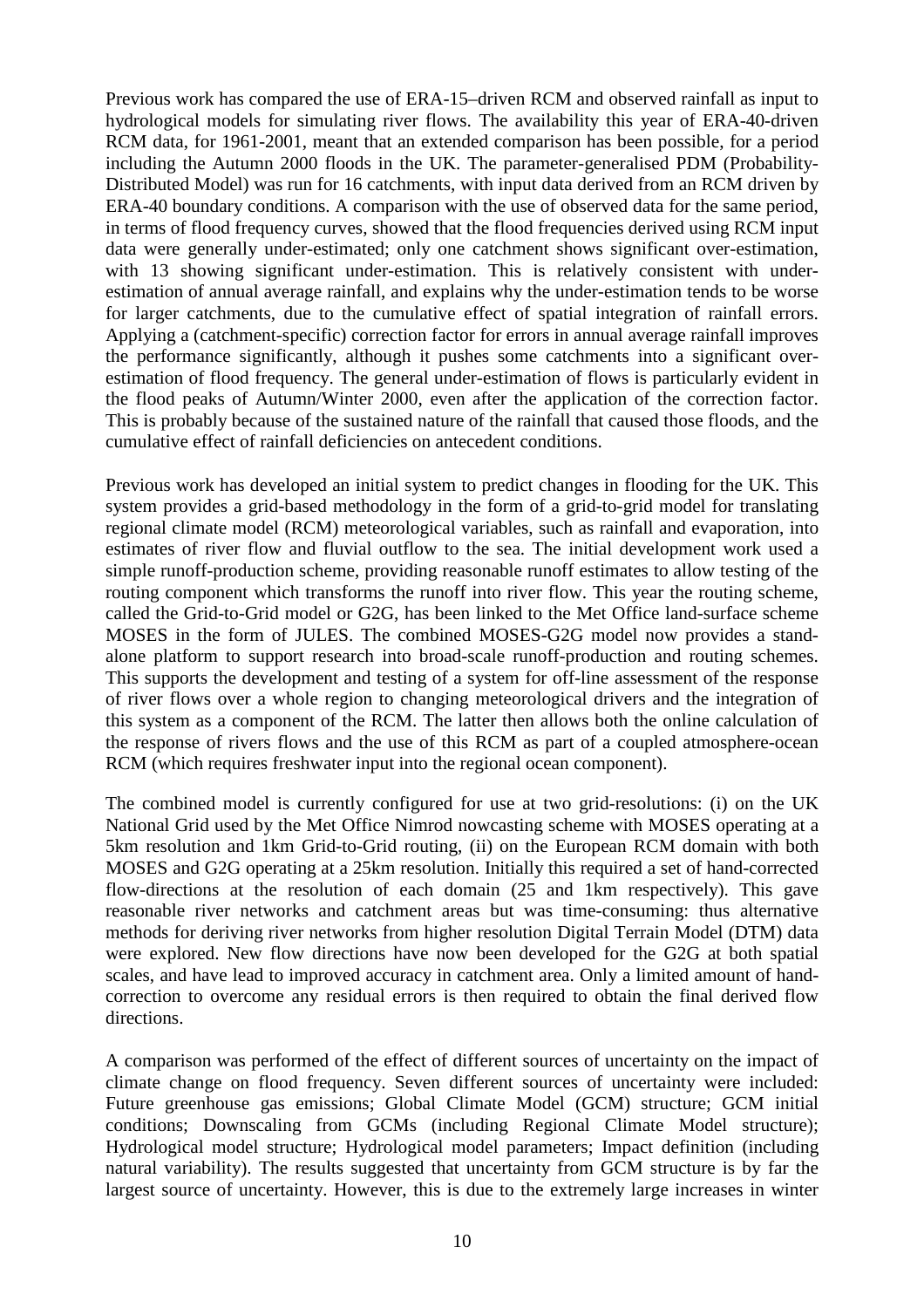rainfall predicted by one of the 5 GCMs used (CCSR). Omitting the results for this GCM meant other sources of uncertainty became more significant, although uncertainty from sources relating to modelling of the future climate is generally still larger than that relating to emissions or hydrological modelling. It was also shown that natural variability can play a significant role.

## **Publications**

Bell, V.A., George, D.G., Moore, R.J. and Parker, J., 2006. Using a 1-D mixing model to simulate the vertical flux of heat and oxygen in a lake subject to episodic mixing. *Ecological Modelling*, **190**, 41-54.

Bell, V.A., Kay, A.L., Jones, R.G. and Moore, R.J., 2006. Development of a high resolution grid-based river flow model for use with regional climate model output. *Hydrol. Earth System Sci*., in press.

Bell, V.A., Moore, R.J., Kay, A.L. and Jones, R.G., 2006. A high resolution grid-based river flow model for use with regional climate model output. *Geophysical Research Abstracts*, **8**, 07080, European Geosciences Union.

Bell V.A., Dadson, S. J. and Davies, H. N., 2006. River Flow Modelling for Regional Climate Models: Progress Report to the Met Office (Hadley Centre). CEH Wallingford, 32pp.

Bowler, N., Pierce. C. E., A. Seed, 2006. A probabilistic precipitation forecast scheme which merges an extrapolation nowcast with downscaled NWP. *Q. J. R. Meteorol. Soc*., in press, 30pp.

CEH Wallingford, 2005. PDM Rainfall-Runoff Model. Version 2.2, Centre for Ecology & Hydrology, Wallingford. (Includes Guide, Practical User Guides, User Manual and Training Exercises).

CEH Wallingford, 2005. PSM Rainfall-Runoff Model. Version 2.2, Centre for Ecology & Hydrology, Wallingford. (Includes Guide, Practical User Guides, User Manual and Training Exercises)

CEH Wallingford 2005. KW Channel Flow Routing Model. Version 2.2, Centre for Ecology & Hydrology, Wallingford. (Includes Guide, Practical User Guides, User Manual and Training Exercises).

Cole, S.J., Moore, R.J., Bell, V.A. and Jones, D.A., 2006. Storm and catchment controls on extreme flood genesis: a methodological framework. *Geophysical Research Abstracts*, **8**, 07861, European Geosciences Union.

Dadson, S., Bell, V. and Jones, R. 2006. Predictions of river flow in NW Europe using a coupled hydrological and regional climate model. *Geophysical Research Abstracts*, **8**, 04891, European Geosciences Union.

Gedney, N., Cox, P.M., Betts, R., Boucher, O., Huntingford, C. and Stott, P.A., 2006. Detection of a direct carbon dioxide effect in continental river runoff records. *Nature,* 439, February, doi: 10.1038/nature04504.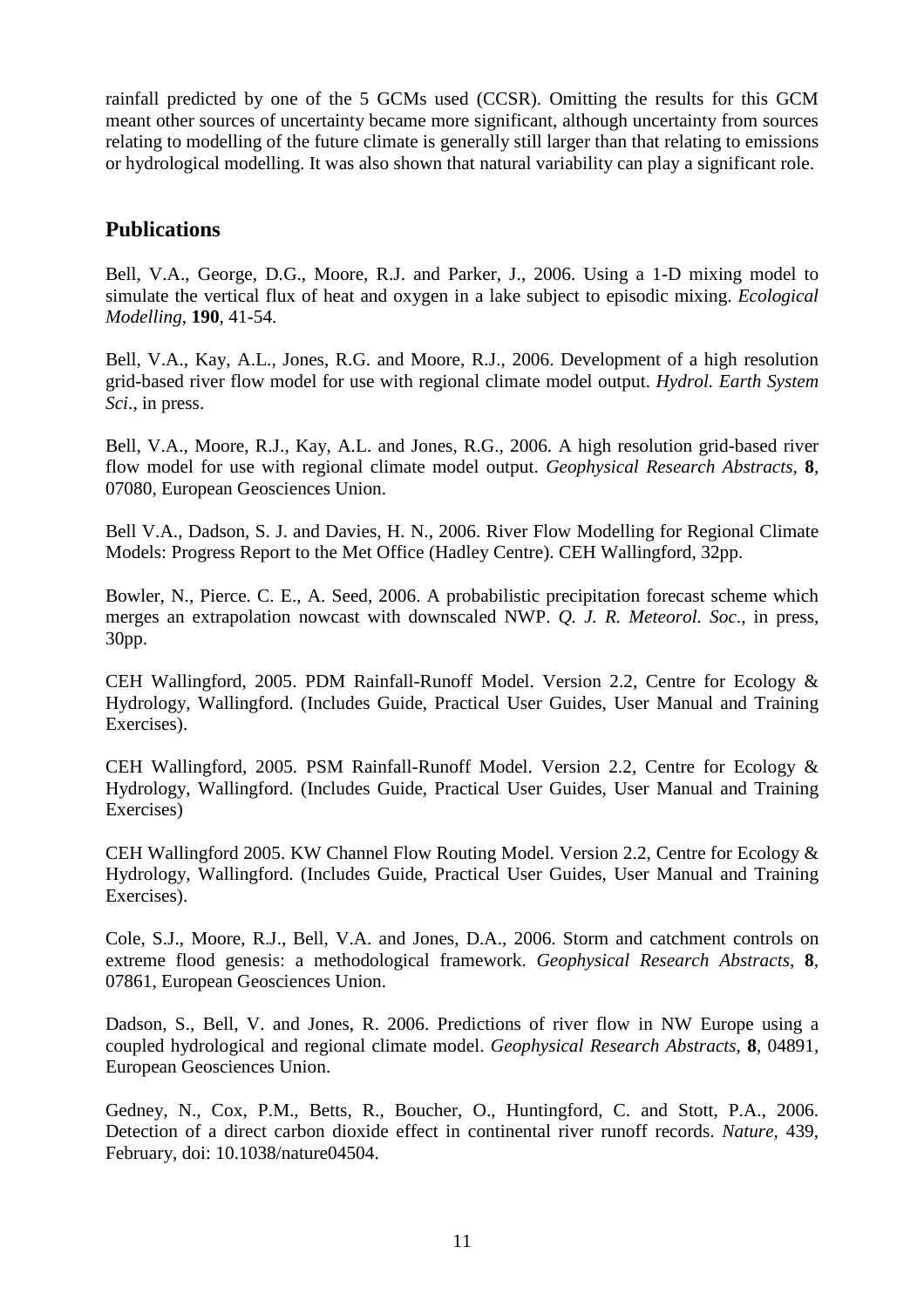George, D.G., Bell, V.A., Parker, J. and Moore, R.J., 2006. Using a 1-D mixing model to assess the potential impact of year-to-year changes in weather on the habitat of vendace (Coregonus albula) in Bassenthwaite Lake, Cumbria. *Freshwater Biology*, in press.

HR Wallingford, 2005. Flooding in Boscastle and North Cornwall, August 2004. Phase 2, February 2005. (CEH contribution: Section 3. Hydrological analysis and interpretation, 33-67.)

Jones, R.G., Bell, V.A., Kay, A.L., Dadson, S.J. and Davies, H.N., 2006. Report describing the performance of the improved procedure using MOSES 2 to predict river flows. Summary analysis of the hydrological drivers of recent flooding events in the UK. *Report to the UK Department for Environment, Food and Rural Affairs, Milestone 15.06.05,* Met Office Hadley Centre, March 2006, 54pp

Kay, A.L., 2006. Catchment modelling with data from an RCM driven by ERA-40 boundary conditions. *Report to Met Office Hadley Centre, Annex 15a,* CEH Wallingford, January 2006, 27pp.

Kay, A.L., Bell, V.A. and Davies, H.N., 2006. Report on an initial exploration of effects of sources of uncertainty in projected future climate change on changes in flood frequency in the UK. *Report to the UK Department for Environment, Food and Rural Affairs, Milestone 02.04.05,* Met Office Hadley Centre, March 2006, 43pp.

Kay, A.L., Bell, V.A. and Davies, H.N., 2006. Model quality and uncertainty for climate change impacts. *Report to Met Office Hadley Centre, Annex 2,* CEH Wallingford, March 2006, 42pp.

Kay, A.L., Reynard, N.S. and Jones, R.G., 2006. RCM rainfall for UK flood frequency estimation. I. Method and validation. *J. Hydrol.*, **318**, 151-162*.* 

Kay, A.L., Jones, R.G. and Reynard, N.S., 2006. RCM rainfall for UK flood frequency estimation. II. Climate change results. *J. Hydrol.*, **318**, 163-172*.*

Moore, R.J., 2006. The PDM rainfall-runoff model. *Geophysical Research Abstracts*, **8**, 10629, European Geosciences Union.

Moore, R.J. 2006. The PDM rainfall-runoff model. *Hydrol. Earth System Sci.*, in press.

Moore, R.J., 2006. Book Review: Watershed Models. Edited by V.P. Singh and D.K. Frevert. CRC Press, Taylor & Francis, Boca Raton. Experimental Agriculture, in press.

Morales, P., Sykes, M. T., Prentice, I. C., Smith, P., Smith, B., Bugmann, H., Zierl, B. Friedlingstein, P., Viovy, N., Sabaté, S., Sánchez, A., Pla, E., Gracia, C. A., Sitch, S., Arneth, A. and Ogee, J., 2005. Comparing and evaluating process-based ecosystem model predictions of carbon and water fluxes in major European forest biomes. *Global Change Biology*, doi 10.1111/j.1365-2486.2005.01036.x

Pierce, C., Bowler, N., Seed, A., Jones, D.A., Moore, R.J., 2005. Towards stochastic fluvial flood forecasting: quantification of uncertainty in very short range QPFs and its propagation through hydrological and decision making models. ACTIF  $2<sup>nd</sup>$  Workshop, Quantification, reduction and dissemination of uncertainty in flood forecasting, 22-23 November 2004, Delft, 12pp. (http://www.actif-ec.net/Workshop2/papers/ACTIF\_S1\_07.pdf)